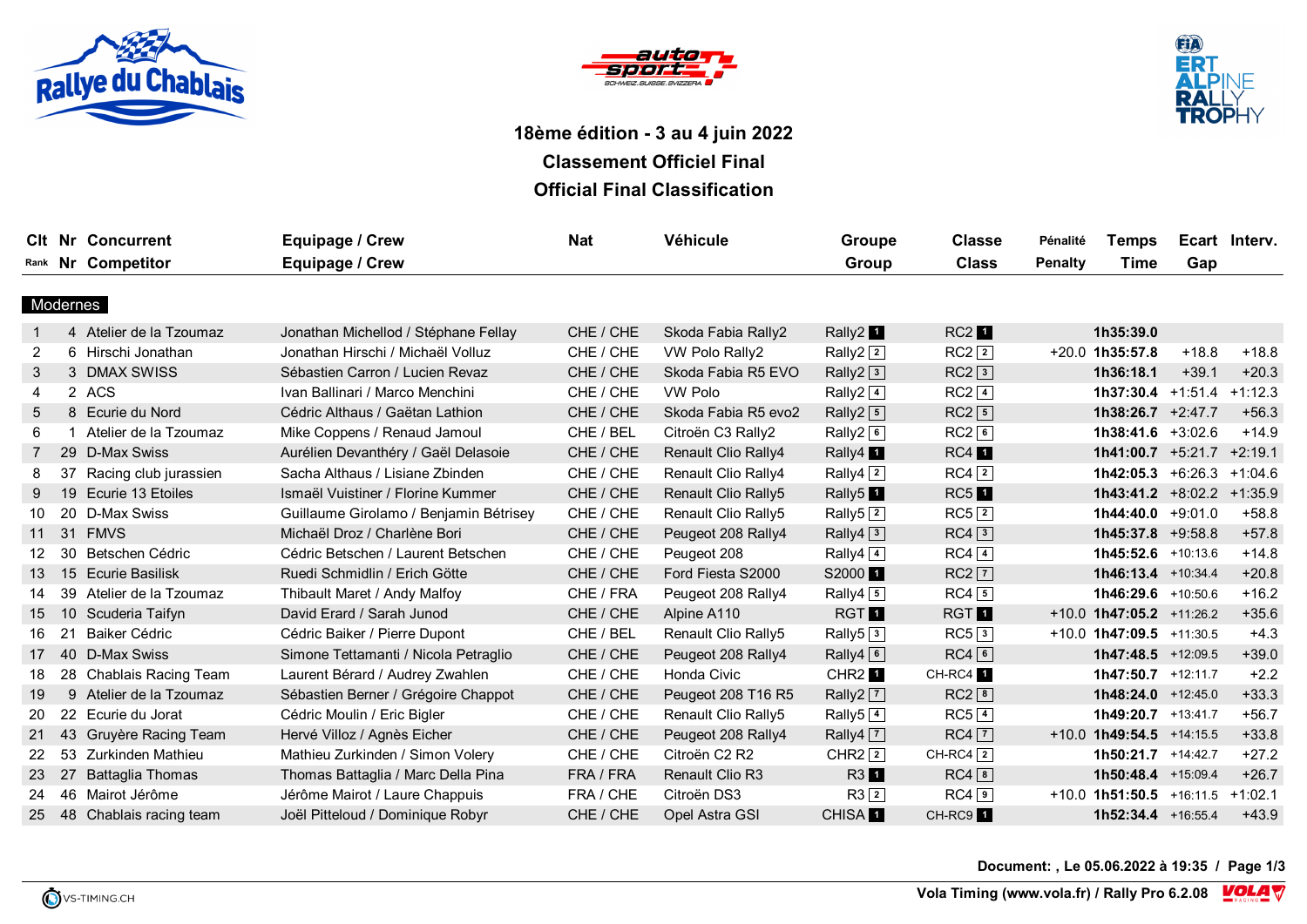





## **18ème édition - 3 au 4 juin 2022 Classement Officiel Final Official Final Classification**

|    |  | <b>CIt Nr Concurrent</b>                 | <b>Equipage / Crew</b>                        | <b>Nat</b> | Véhicule                   | <b>Groupe</b>                  | <b>Classe</b>         | Pénalité       | Temps                                    |     | Ecart Interv. |
|----|--|------------------------------------------|-----------------------------------------------|------------|----------------------------|--------------------------------|-----------------------|----------------|------------------------------------------|-----|---------------|
|    |  | Rank Nr Competitor                       | Equipage / Crew                               |            |                            | Group                          | <b>Class</b>          | <b>Penalty</b> | Time                                     | Gap |               |
| 26 |  | 41 Atelier de la Tzoumaz                 | Damien Lovey / Fabien Gabioud                 | CHE / CHE  | Peugeot 208 Rally4         | Rally $4\sqrt{8}$              | $RC4$ [10]            |                | 1h53:19.2 +17:40.2                       |     | $+44.8$       |
| 27 |  | 50 Ecurie des Ordons                     | Benoît Farine / Claudia Waeber                | CHE / CHE  | Renault Clio RS            | <b>CHF201</b>                  | CH-RC13 1             |                | 1h53:30.4 +17:51.4                       |     | $+11.2$       |
| 28 |  | 25 Racing Team Jurassien                 | Stéphane Gobalet / Mégane Gobalet             | CHE / CHE  | Renault Clio Rally5        | Rally $5\overline{5}$          | $RC5\sqrt{5}$         |                | $+1:00.0$ 1h54:08.9 $+18:29.9$           |     | $+38.5$       |
| 29 |  | 32 Racing Team Nyonnais                  | Philippe Broussoux / Didier Rappo             | CHE / CHE  | Renault Clio               | CHISN <b>1</b>                 | CH-RC10 1             |                | 1h54:24.3 +18:45.3                       |     | $+15.4$       |
| 30 |  | 49 Nanchen Jérome                        | Jérome Nanchen / Ryan Monnet                  | CHE / CHE  | Ford Puma                  | CHISA <sub>2</sub>             | $CH-RC9$ <sup>2</sup> |                | 1h54:35.0 +18:56.0                       |     | $+10.7$       |
| 31 |  | 51 Atelier de la Tzoumaz                 | Jean-Albert Ferrez / Mario Rossi              | CHE / CHE  | Renault Clio Rally5        | Rally5 <sup>6</sup>            | $RC5$ <sup>6</sup>    |                | $1h55:50.0$ +20:11.0                     |     | $+1:15.0$     |
| 32 |  | 42 Écurie du Jorat                       | Maurice Brera / Pierre-Alain Forestier        | CHE / CHE  | Peugeot 208 Rally4         | Rally $4\sqrt{9}$              | $RC4$ [11]            |                | $+10:30.0$ 1h56:12.1 $+20:33.1$          |     | $+22.1$       |
| 33 |  | 33 Ecurie des 13 Etoiles                 | Laurent Rossi / Timothée Perruchoud           | CHE / CHE  | Peugeot 206 XS             | CHISA <sup>3</sup>             | $CH-RC9$ <sup>3</sup> |                | 1h58:50.2 +23:11.2 +2:38.1               |     |               |
| 34 |  | 11 Winiger William                       | William Winiger / Sébastien Coquoz            | CHE / CHE  | Porsche Cayman S           | CHGTS <sup>1</sup>             | CH-RC14 1             |                | 1h59:47.1 +24:08.1                       |     | $+56.9$       |
| 35 |  | 54 Aebi Claude                           | Claude Aebi / Justin Vuffray                  | CHE / CHE  | <b>Renault Clio RS</b>     | CHISN <sub>2</sub>             | CH-RC10 $\boxed{2}$   |                | $2h01:03.3$ +25:24.3 +1:16.2             |     |               |
| 36 |  | 55 Chablais Racing Team                  | Alexandre Cruz / Mandy Zwahlen                | CHE / CHE  | Renault Clio RS Ragnotti   | CHISN $\boxed{3}$              | $CH-RC10$ 3           |                | $2h02:04.8$ +26:25.8 +1:01.5             |     |               |
| 37 |  | 26 Atelier de la Tzoumaz                 | Jean-Yves Dayer / Anaïs Pralong               | CHE / CHE  | Renault Clio Rally5        | Rally <sub>5</sub> $\boxed{7}$ | $RC5\vert 7$          |                | $+4:10.0$ 2h11:00.1 $+35:21.1$ $+8:55.3$ |     |               |
| 38 |  | 5 Chablais Racing Team                   | Sergio Pinto / Sophie Barras                  | CHE / CHE  | Alpine A110                | $RGT$ <sup>2</sup>             | RGT[2]                |                | +50:00.0 2h33:24.0 +57:45.0 +22:23.9     |     |               |
|    |  | Liste des Abandons / List of withdrawals |                                               |            |                            |                                |                       |                |                                          |     |               |
|    |  | 7 Rappaz Joël                            | Joël Rappaz / Kévin Bronner                   | CHE / FRA  | VW Polo Gti R5             | Rally2                         | RC <sub>2</sub>       |                |                                          |     |               |
|    |  | 18 Team Rally Top                        | Beat Wyssen / Janine Wyssen                   | CHE / CHE  | Abarth 124 Spider Rally    | <b>RGT</b>                     | <b>RGT</b>            |                |                                          |     |               |
|    |  | 12 D-Max Swiss                           | Jean-Philippe Radoux / François Forclaz       | CHE / CHE  | Mitsubishi Lancer EVO X R4 | CHA <sub>8</sub>               | CH-RC1                |                |                                          |     |               |
|    |  | 16 ACS                                   | Patrick Müller / Bruno Dos Santos             | CHE / CHE  | Subaru Impreza WRX STI     | CHA1                           | CH-RC1                |                |                                          |     |               |
|    |  | 59 Lathion Nicolas                       | Nicolas Lathion / Mélanie Tendille            | CHE / FRA  | Renault Clio Rally4        | Rally4                         | RC4                   |                |                                          |     |               |
|    |  | 14 Ecurie des Ordons                     | Xavier Carrard / Gilbert Balet                | CHE / CHE  | Mitsubishi Lancer Evo IX   | CHA8                           | CH-RC1                |                |                                          |     |               |
|    |  | 52 Racing Club Jurassien                 | Clément Piquerez / Adrien Piquerez            | CHE / CHE  | Citroën C2                 | Rally4                         | RC4                   |                |                                          |     |               |
|    |  | 17 Atelier de la Tzoumaz                 | Xavier Craviolini / Yannick Micheloud         | CHE / CHE  | Abarth 124 Spider Rally    | <b>RGT</b>                     | <b>RGT</b>            |                |                                          |     |               |
|    |  | 23 Walter Mathieu                        | Mathieu Walter / Thibault Raincourt           | FRA / FRA  | Renault Clio Rally5        | Rally <sub>5</sub>             | RC <sub>5</sub>       |                |                                          |     |               |
|    |  | 45 Atelier de La Tzoumaz                 | Kevin Marzolo / Grégory Besse                 | CHE / CHE  | Citroën DS3 R3T 1.6        | R <sub>3</sub>                 | RC4                   |                |                                          |     |               |
|    |  | 24 D-Max Swiss                           | Yoan Loeffler / Gaetan Aubry                  | CHE / CHE  | <b>Renault Clio Rally5</b> | Rally <sub>5</sub>             | RC <sub>5</sub>       |                |                                          |     |               |
|    |  | 57 Kilchenmann Alphonse                  | Alphonse Kilchenmann / Jacqueline Kilchenmann | CHE / CHE  | Suzuki Swift               | CHN <sub>1</sub>               | CH-RC8                |                |                                          |     |               |
|    |  | 58 Squadra Corse Quadrifoglio            | Oleg Raas / Lorenzo Molteni                   | CHE / CHE  | Peugeot 106 S16            | <b>CHISN</b>                   | CH-RC10               |                |                                          |     |               |

**Document: , Le 05.06.2022 à 19:35 / Page 2/3**